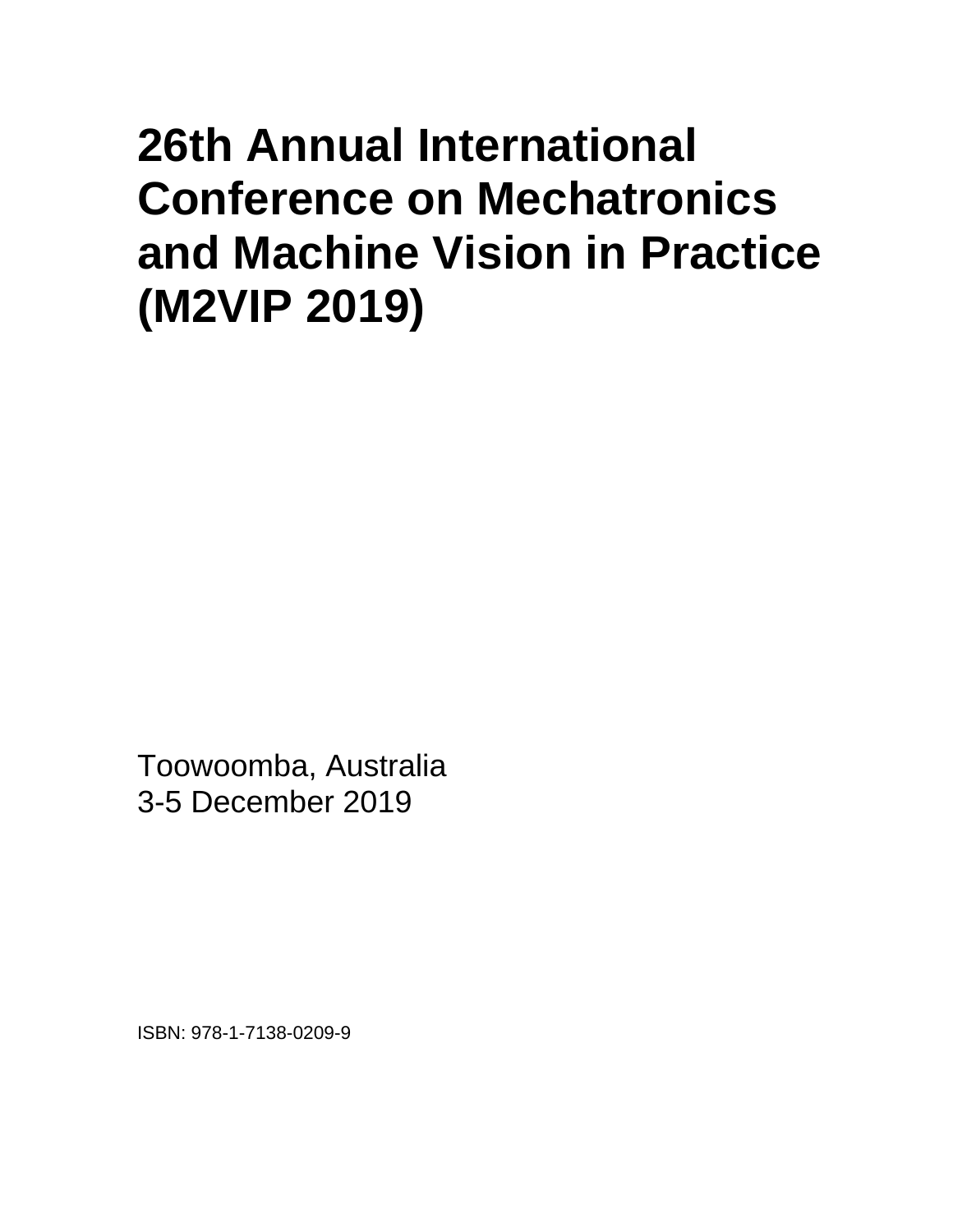**Printed from e-media with permission by:**

Curran Associates, Inc. 57 Morehouse Lane Red Hook, NY 12571



**Some format issues inherent in the e-media version may also appear in this print version.**

Copyright© (2019) by Mechatronics and Machine Vision in Practice All rights reserved.

Printed with permission by Curran Associates, Inc. (2020)

For permission requests, please contact Mechatronics and Machine Vision in Practice at the address below.

Mechatronics and Machine Vision in Practice FOES, University of South Queensland Toowoomba QLD 4350 Australia

johnbill@usq.edu.au

## **Additional copies of this publication are available from:**

Curran Associates, Inc. 57 Morehouse Lane Red Hook, NY 12571 USA Phone: 845-758-0400 Fax: 845-758-2634 Email: curran@proceedings.com Web: www.proceedings.com